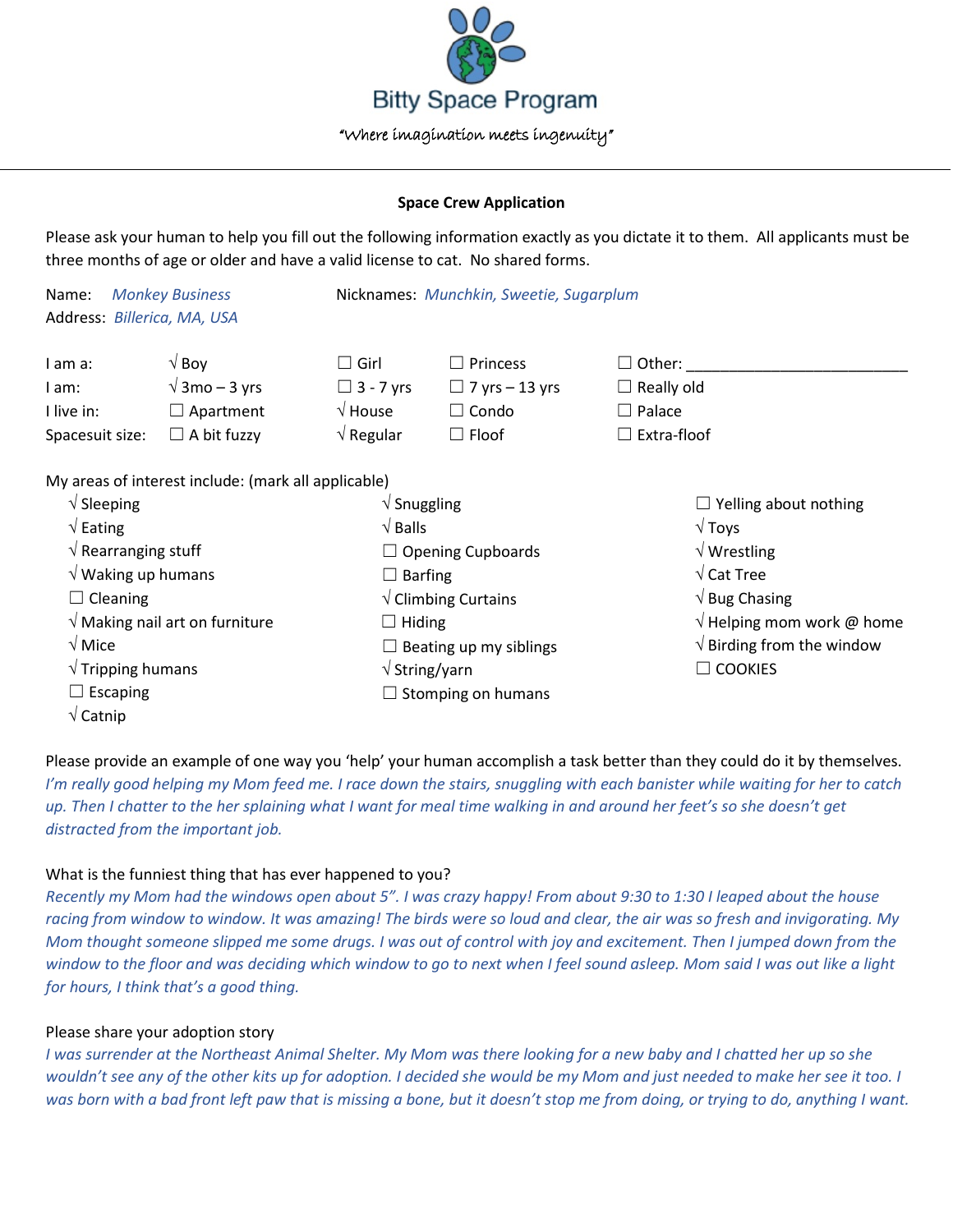

*My original owners called me Gimpy which makes my Mom mad. The shelter changed my name to Two Paws, but I gots 4 so Mom said I'd get a new name. By the end of the week I was Monkey cuz I got the inquisitive personality, I love mischief and I have a really long tail that curls just like a Monkey's. I've been with my new Mom for about 8 months and I really love it here.*

# What is your favourite thing to play with?

*What isn't? Really! I'll make a toy out of anything! Decorative keys on the wall? I'll slay them! A piece of paper - let me shred it! Mom's embroidery thread - actually she doesn't let me play with that. Piggy bank knocked on the floor becomes millions of little toys that slide are hardwood really good! While I'm playing with something it is my favorite.*

## What kind of food do you like to eat?

*Moist pate is my favoritiest food of all! I would do almost anything for almost anyone for a can of pate. I do enjoy my evening kibble when I might get Nutrish or Fancy Feast. Honestly, I don't discriminate, l love all food!*

## Do you like going for car rides?

*Well, I haven't been on a lot of rides with my Mom so far. Just the ride home and then a trip to Dr. Heckerling (he thinks I'm awesome too!). I did good in the car, I chatted my Mom up a bit, stayed in my carrier and didn't get car sick. I think I can handle space flight!*

## What is your favourite cartoon character?

*I don't watch cartoon's but my Mom thinks I'm like Goofy. I'm really good natured, friendly as can be and I never give up.*

# If you drove a car, what make, model and colour would it be and why?

*Red VW Beetle. I just love stalking spiders, ants and other little bugs that foolishly make their way into our house. I think it would be too cool to tool around inside a bug!*

# Do you have a theme song? What is it?

*High Hopes.....Just what made that little old ant think he could move a rubber tree plant, anyone knows an any cane move a rubber tree plant, but he's got high hopes.....*

### *This speaks to my personality and well there are bugs involved and I love bugs!*

How many siblings do you have and what are they (i.e., other awesome kitties, dumb dogs, ugly snakes, etc.) What is your relationship like with them? If they are also applying to the Bitty Space Program, please include their name.

*I have an uncle called Yoda. He's a 15 year old cow cat who is my BFF. He's really nice to me, sometimes he'll come up and*  wash the top of my head. On rare occasions we nap together. I love leaping on Uncle Yoda or pouncing him. He doesn't *always want to play and my Mom always reminds me he's 15 and doesn't play as hard as I do, but I just hear blah, blah, blah, PLAY. Yoda is also applying, I can only hope we'll be together in a small space capsule.*

### What is the name of your human sponsor or sponsors?

*My mom's name is Mary Flynn, my other human is Jody Bernier. They both love name lots!*



What type of position are you applying for? What special skills do you think we could use for our program?